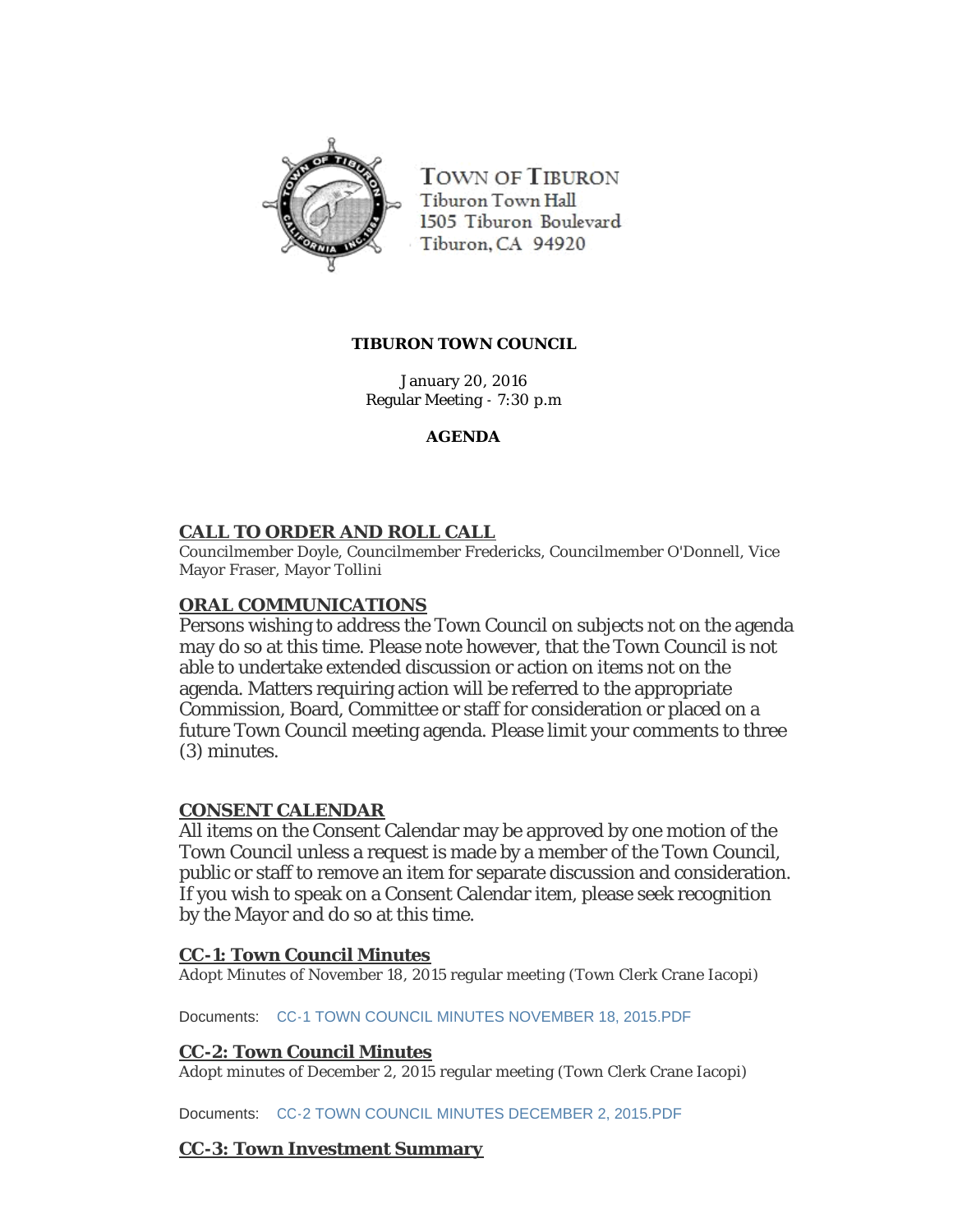**CC-3: Town Investment Summary** Adopt report for month ending November 30, 2015 (Director of Administrative Services Bigall)

Documents: [CC-3 TOWN INVESTMENT SUMMARY NOVEMBER 2015.PDF](http://ca-tiburon.civicplus.com/AgendaCenter/ViewFile/Item/1665?fileID=989)

#### **CC-4: Vacancies On Town Boards, Commissions And Committees**

Announce pending vacancies in 2016 (Town Clerk Crane Iacopi)

Documents: CC-4 ANNOUNCEMENT OF VACANCIES ON TOWN BOARDS AND COMMISSIONS.PDF

#### **CC-5: Town Council Board And Committee Assignments**

Adopt updated list of Town Council committees and board representation for 2016 (Mayor Tollini)

Documents: [CC-5 TOWN COUNCIL COMMITTEE APPOINTMENTS.PDF](http://ca-tiburon.civicplus.com/AgendaCenter/ViewFile/Item/1667?fileID=991)

### **CC-6: Administrative Fine Schedule**

Adopt resolution updating the schedule of fines for violations of the Town Code enforced by administrative citation (Community Development Department)

Documents: [CC-6 ADMINISTRATIVE FINE SCHEDULE UPDATE.PDF](http://ca-tiburon.civicplus.com/AgendaCenter/ViewFile/Item/1668?fileID=992)

### **CC-7: Annual Development Fee Report**

Receive annual report on the status of the Town's Development Impact Fees pursuant to the California Government Code (Community Development Department)

Documents: [CC-7 ANNUAL DEVELOPMENT IMPACT FEE REPORT.PDF](http://ca-tiburon.civicplus.com/AgendaCenter/ViewFile/Item/1669?fileID=993)

## **CC-8: In-Lieu Housing Fees**

Receive five-year report of the Town's In-lieu Housing Fees and adopt resolution making the required findings pursuant to the California Government Code (Community Development Department)

Documents: [CC-8 IN-LIEU HOUSING FEES.PDF](http://ca-tiburon.civicplus.com/AgendaCenter/ViewFile/Item/1670?fileID=994)

#### **CC-9: Stormwater Impact Fees**

Receive five-year report of the Town's Stormwater Impact Fees and adopt resolution making the required findings pursuant to California Government Code (Community Development Department)

Documents: [CC-9 STORMWATER IMPACT FEES.PDF](http://ca-tiburon.civicplus.com/AgendaCenter/ViewFile/Item/1671?fileID=995)

#### **CC-10: Las Lomas Lane Pedestrian Easement**

Consider acceptance of a Grant of Easement for Public Pedestrian Access from William and Susan Lukens over an undeveloped portion of Las Lomas Lane; property adjacent to Assessor Parcel Nos. 059-12 -08, 059-122 -56 and 57, in the vicinity of Centro West Street at Las Lomas Lane (Community Development Department)

Documents: [CC-10 LAS LOMAS LANE PEDESTRIAN EASEMENT.PDF](http://ca-tiburon.civicplus.com/AgendaCenter/ViewFile/Item/1672?fileID=996)

## **CC-11: Point Tiburon Bayside Stairs (Mar West Street Near Las Lomas Lane)**

Consider approval of an agreement for acquisition of a Public Pedestrian Easement over the Point Tiburon Bayside Condominium Association Common Area for use and maintenance of a stairway leading down from Mar West Street to the Common Area; authorize Town Manager to execute the agreement; authorize a budget amendment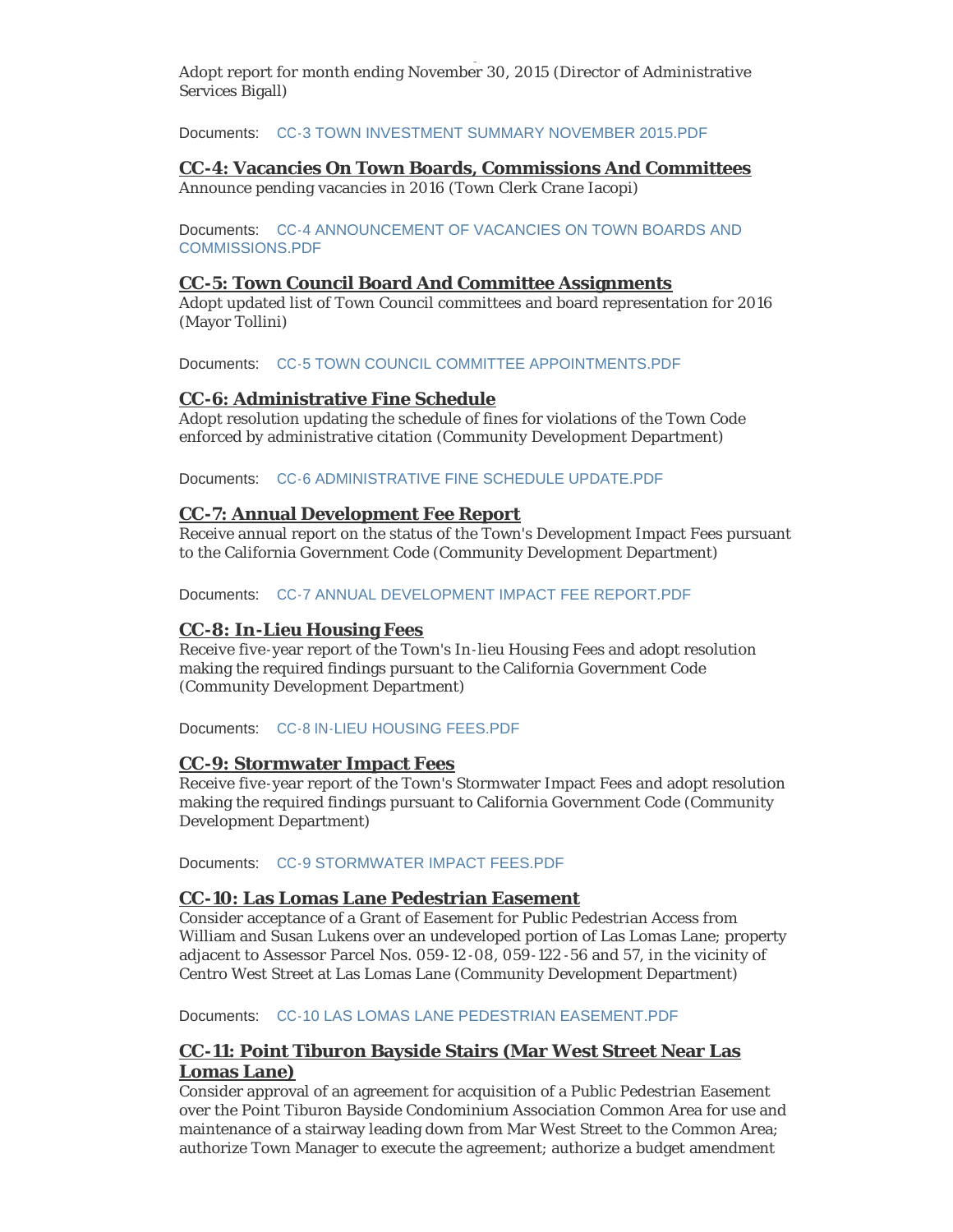for the easement purchase (Community Development Department)

Documents: CC-11 POINT TIBURON BAYSIDE STAIRS (MAR WEST STREET NEAR LAS LOMAS LANE).PDF

#### **CC-12: Associate Civil Engineer Position**

Recommendation to reclassify vacant Engineering Technician position to Associate Civil Engineer (Town Engineer/ Administrative Services Department)

Documents: [CC-12 ASSOCIATE CIVIL ENGINEER.PDF](http://ca-tiburon.civicplus.com/AgendaCenter/ViewFile/Item/1676?fileID=1000)

#### **ACTION ITEMS**

### **AI-1: Golden Gate Bridge, Highway And Transportation District Route 8**

Receive report from GGBHTD Planning Director regarding commuter Route 8 bus service and commuter ferry service (Mayor Tollini)

Documents: [AI-1 BUS ROUTE 8.PDF](http://ca-tiburon.civicplus.com/AgendaCenter/ViewFile/Item/1679?fileID=1006)

#### **AI-2: Yellow School Bus Program**

Consideration of future options for funding the Yellow School Bus Program and formation of a joint powers authority (Vice Mayor Fraser/Councilmember O'Donnell/Town Manager Chanis/Town Attorney Stock)

Documents: [AI-2 YELLOW BUS CHALLENGE PROGRAM.PDF](http://ca-tiburon.civicplus.com/AgendaCenter/ViewFile/Item/1680?fileID=1007)

#### **AI-3: Regulation Of Firearms**

Discussion of options for the Tiburon Town Council to consider regarding amendments to Chapter 32 - Regulation of Firearms - of the Town Code (Mayor Tollini/Vice Mayor Fraser)

Documents: [AI-3 REGULATION OF FIREARMS.PDF](http://ca-tiburon.civicplus.com/AgendaCenter/ViewFile/Item/1677?fileID=1001)

#### **AI-3: Regulation Of Firearms Exhibits**

Documents: [EXHIBIT 1.PDF](http://ca-tiburon.civicplus.com/AgendaCenter/ViewFile/Item/1678?fileID=1003), [EXHIBIT 2.PDF](http://ca-tiburon.civicplus.com/AgendaCenter/ViewFile/Item/1678?fileID=1002), [EXHIBIT 3.PDF](http://ca-tiburon.civicplus.com/AgendaCenter/ViewFile/Item/1678?fileID=1004), [EXHIBIT 4.PDF](http://ca-tiburon.civicplus.com/AgendaCenter/ViewFile/Item/1678?fileID=1005)

#### **PUBLIC HEARINGS**

#### **PH-1: 145 Rancho Drive**

Request to amend Cypress Hollow Precise Development Plan (PD#45) to create a secondary building envelope (Community Development Department) Owners/Applicants: Rapport Investment Group, LLC Assessor Parcel No.: 034-392 -10

Documents: [PH-1 145 RANCHO DRIVE.PDF](http://ca-tiburon.civicplus.com/AgendaCenter/ViewFile/Item/1674?fileID=998)

#### **PH-2: 35-37-39 Lyford Drive**

Request to amend 35-37 -39 Lyford Drive Precise Development Plan (PD#35) and approve a condominium use permit (Community Development Department) Owners/Applicants: Richardson Bay Land Company Assessor Parcel No. 058-301 -49

Documents: [PH-2 35-37-39 LYFORD DRIVE.PDF](http://ca-tiburon.civicplus.com/AgendaCenter/ViewFile/Item/1675?fileID=999)

#### **TOWN COUNCIL REPORTS**